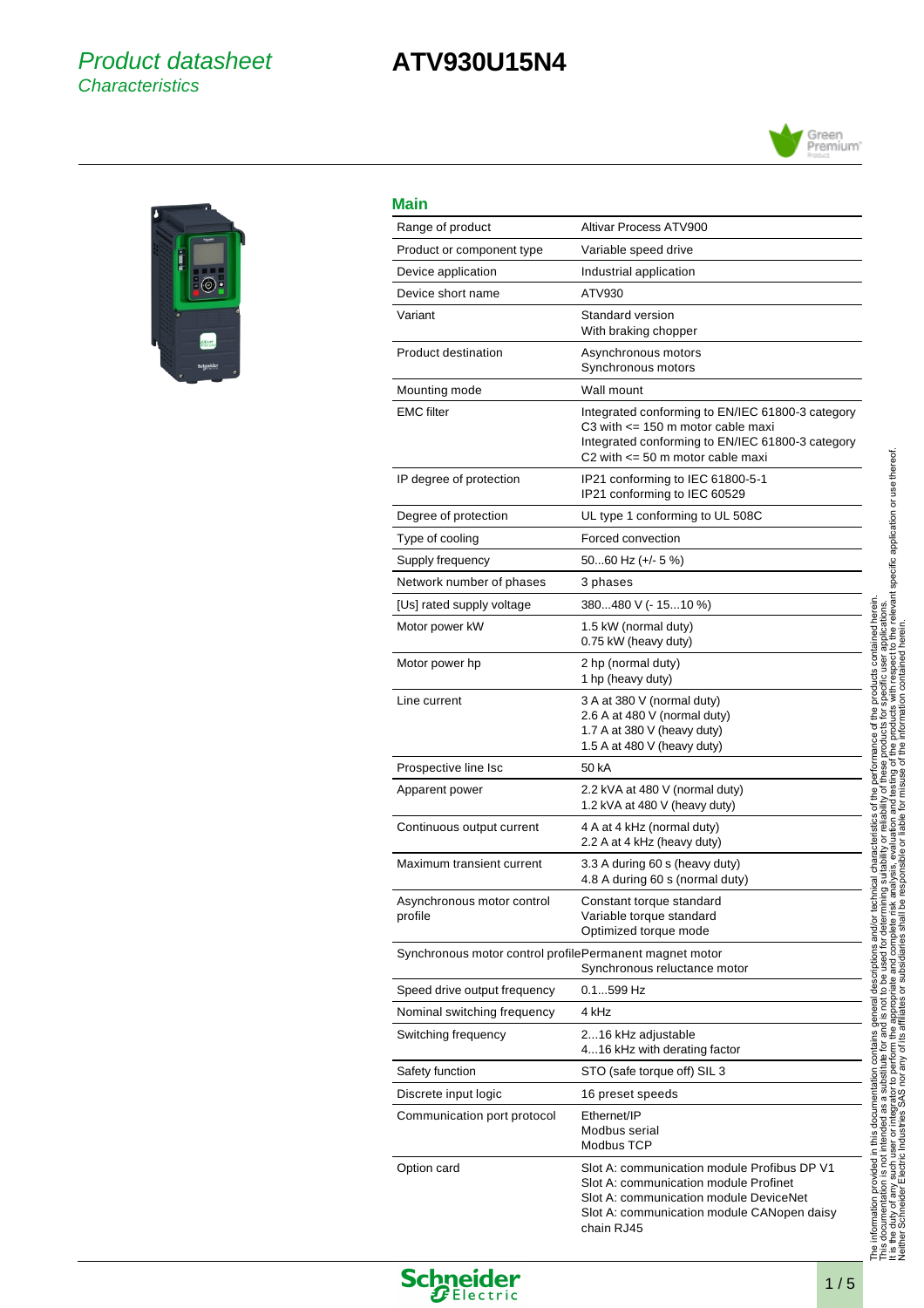Slot A: communication module CANopen SUB-D 9 Slot A: communication module CANopen screw terminals Slot A: communication module EtherCAT Slot A/slot B/slot C: digital and analog I/O extension module

Slot A/slot B/slot C: output relay extension module Slot B: 5/12 V digital encoder interface module Slot B: analog encoder interface module Slot B: resolver encoder interface module Communication module for Ethernet Powerlink

#### **Complementary**

| Output voltage                      | <= power supply voltage                                                                                                         |
|-------------------------------------|---------------------------------------------------------------------------------------------------------------------------------|
| Motor slip compensation             | Adjustable                                                                                                                      |
|                                     | Automatic whatever the load<br>Can be suppressed                                                                                |
|                                     | Not available in permanent magnet motor law                                                                                     |
| Acceleration and deceleration ramps | Linear adjustable separately from 0.019999 s                                                                                    |
| Braking to standstill               | By DC injection                                                                                                                 |
| Protection type                     | Motor: thermal protection                                                                                                       |
|                                     | Motor: safe torque off<br>Motor: motor phase break                                                                              |
|                                     | Drive: thermal protection                                                                                                       |
|                                     | Drive: safe torque off                                                                                                          |
|                                     | Drive: overheating<br>Drive: overcurrent between output phases and earth                                                        |
|                                     | Drive: overload of output voltage                                                                                               |
|                                     | Drive: short-circuit protection                                                                                                 |
|                                     | Drive: motor phase break<br>Drive: overvoltages on the DC bus                                                                   |
|                                     | Drive: line supply overvoltage                                                                                                  |
|                                     | Drive: line supply undervoltage                                                                                                 |
|                                     | Drive: line supply phase loss<br>Drive: overspeed                                                                               |
|                                     | Drive: break on the control circuit                                                                                             |
| Frequency resolution                | Display unit: 0.1 Hz                                                                                                            |
|                                     | Analog input: 0.012/50 Hz                                                                                                       |
| Electrical connection               | Control, screw terminal: 0.51.5 mm <sup>2</sup> (AWG 20AWG 16)<br>DC bus, screw terminal: 2.56 mm <sup>2</sup> (AWG 14AWG 10)   |
|                                     | Line side, screw terminal: 2.56 mm <sup>2</sup> (AWG 14AWG 10)                                                                  |
|                                     | Motor, screw terminal: 2.56 mm <sup>2</sup> (AWG 14AWG 10)                                                                      |
| Connector type                      | 2 RJ45 (on the control block) Ethernet IP/Modbus TCP<br>1 RJ45 (on the control block) Modbus serial                             |
| Physical interface                  | 2-wire RS 485 Modbus serial                                                                                                     |
| Transmission frame                  | <b>RTU Modbus serial</b>                                                                                                        |
| <b>Transmission rate</b>            | 10/100 Mbit/s Ethernet IP/Modbus TCP<br>4.8, 9.6, 19.2, 38.4 kbit/s for Modbus serial                                           |
| Exchange mode                       | Half duplex, full duplex, autonegotiation Ethernet IP/Modbus TCP                                                                |
| Data format                         | 8 bits, configurable odd, even or no parity Modbus serial                                                                       |
| Type of polarization                | No impedance Modbus serial                                                                                                      |
| Number of addresses                 | 1247 Modbus serial                                                                                                              |
| Method of access                    | Slave Modbus TCP                                                                                                                |
| Supply                              | External supply for digital inputs: 24 V DC (1930 V) current $\leq$ 1.25 mA (overload                                           |
|                                     | and short-circuit protection)<br>Internal supply for reference potentiometer (1 to 10 kOhm): 10.5 V DC +/- 5 % current          |
|                                     | <= 10 mA (overload and short-circuit protection)                                                                                |
|                                     | Internal supply for digital inputs and STO: 24 V DC $(2127 V)$ current $\leq 200$ mA<br>(overload and short-circuit protection) |
| Local signalling                    | 3 mono/dual colour LED for local diagnostic                                                                                     |
|                                     | 5 dual colour LED for embedded communication status                                                                             |
|                                     | 2 dual colour LED for communication module status                                                                               |
|                                     | 1 red LED for presence of voltage                                                                                               |
| Width                               | 5.67 in (144 mm)                                                                                                                |
| Height                              | 13.78 in (350 mm)                                                                                                               |
| Depth                               | 8.11 in (206 mm)                                                                                                                |
| Product weight                      | $9.92$ lb(US) $(4.5 \text{ kg})$                                                                                                |
| Analogue input number               | 3                                                                                                                               |

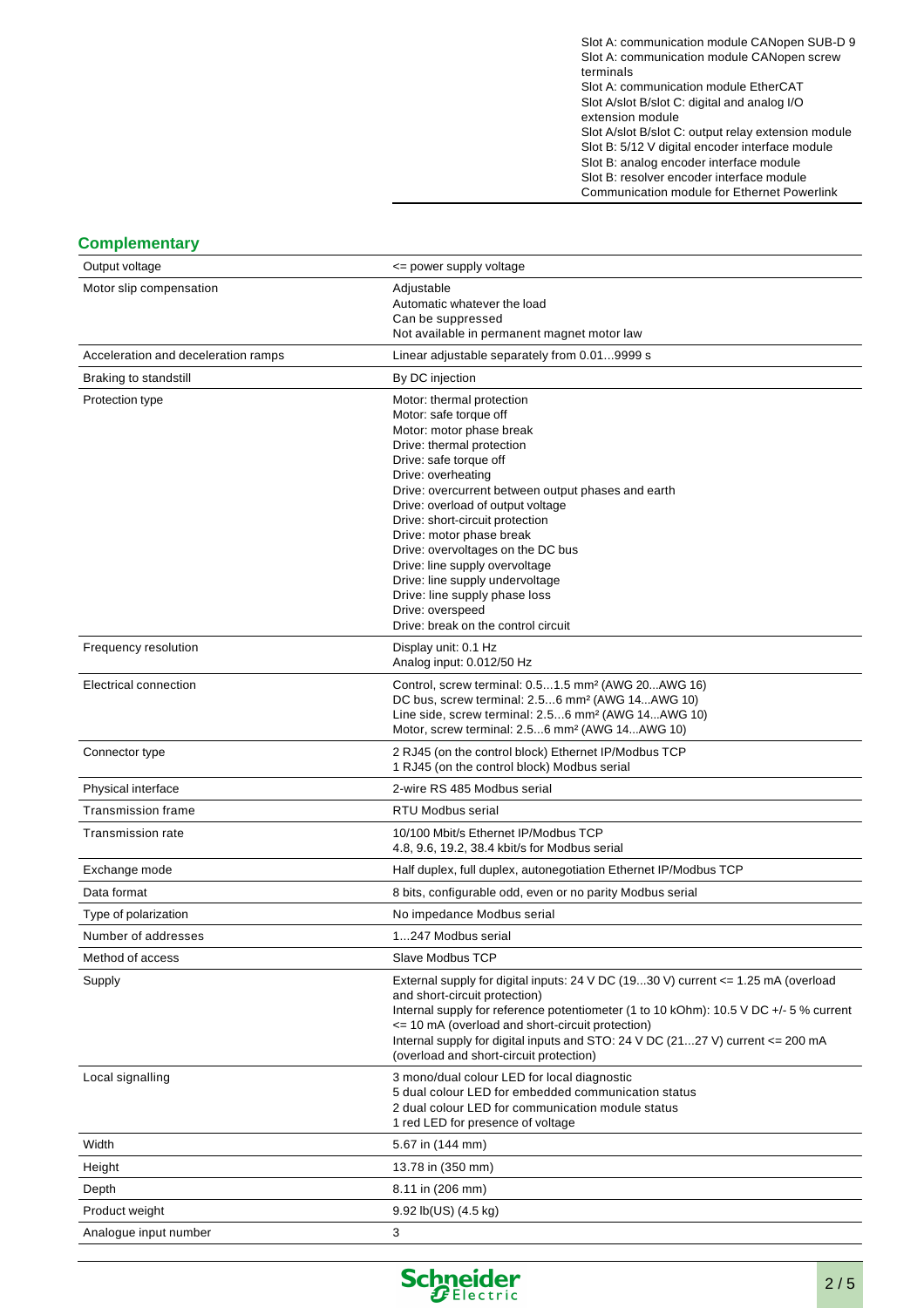| Analogue input type       | Software-configurable voltage AI1, AI2, AI3: 010 V DC impedance 30 kOhm,<br>resolution 12 bits<br>Software-configurable current AI1, AI2, AI3 : 020 mA/420 mA impedance 250 Ohm,<br>resolution 12 bits                                                                                                                                                                                                                                                                                                                                                                                                                                                                         |
|---------------------------|--------------------------------------------------------------------------------------------------------------------------------------------------------------------------------------------------------------------------------------------------------------------------------------------------------------------------------------------------------------------------------------------------------------------------------------------------------------------------------------------------------------------------------------------------------------------------------------------------------------------------------------------------------------------------------|
| Discrete input number     | 10                                                                                                                                                                                                                                                                                                                                                                                                                                                                                                                                                                                                                                                                             |
| Discrete input type       | Programmable DI1DI8: 24 V DC (<= 30 V) impedance 3.5 kOhm<br>Programmable as pulse input DI7, DI8 030 kHz: 24 V DC (<= 30 V)<br>Safe torque off STOA, STOB: 24 V DC (<= 30 V) impedance > 2.2 kOhm                                                                                                                                                                                                                                                                                                                                                                                                                                                                             |
| Input compatibility       | Discrete input STOA, STOB: level 1 PLC conforming to EN/IEC 61131-2<br>Discrete input DI1DI8: level 1 PLC conforming to EN/IEC 61131-2<br>Pulse input DI7, DI8: level 1 PLC conforming to IEC 65A-68                                                                                                                                                                                                                                                                                                                                                                                                                                                                           |
| Discrete input logic      | DI1DI8, DI1DI8 positive logic (source) : $<$ 5 V (state 0) > 11 V (state 1)<br>DI1DI8, DI1DI8 negative logic (sink) : $> 16$ V (state 0) < 10 V (state 1)<br>DI7, DI8, DI7, DI8 positive logic (source) : < $0.6$ V (state 0) > $2.5$ V (state 1)<br>STOA, STOB, STOA, STOB positive logic (source) : < 5 V (state 0) > 11 V (state 1)                                                                                                                                                                                                                                                                                                                                         |
| Analogue output number    | $\overline{2}$                                                                                                                                                                                                                                                                                                                                                                                                                                                                                                                                                                                                                                                                 |
| Analogue output type      | Software-configurable voltage AQ1, AQ2, AQ1, AQ2 : 010 V DC impedance 470<br>Ohm, resolution 10 bits<br>Software-configurable current AQ1, AQ2, AQ1, AQ2 : 020 mA impedance 500 Ohm,<br>resolution 10 bits                                                                                                                                                                                                                                                                                                                                                                                                                                                                     |
| Discrete output number    | $\overline{2}$                                                                                                                                                                                                                                                                                                                                                                                                                                                                                                                                                                                                                                                                 |
| Discrete output type      | Logic output DQ+: 01 kHz (<= 30 V) DC, 100 mA<br>Programmable as pulse output DQ+: 030 kHz (<= 30 V) DC, 20 mA<br>Logic output DQ-: 01 kHz (<= 30 V) DC, 100 mA                                                                                                                                                                                                                                                                                                                                                                                                                                                                                                                |
| Sampling duration         | Discrete input $DI1DI8: 2$ ms $(+/- 0.5$ ms)<br>Pulse input DI7, DI8: 5 ms (+/- 1 ms)<br>Analog input AI1, AI2, AI3: 1 ms (+/- 1 ms)<br>Analog output AQ1, AQ2: 5 ms $(+/- 1$ ms)                                                                                                                                                                                                                                                                                                                                                                                                                                                                                              |
| Accuracy                  | Analog input Al1, Al2, Al3: +/- 0.6 % for a temperature variation 60 °C<br>Analog output AQ1, AQ2: +/- 1 % for a temperature variation 60 °C                                                                                                                                                                                                                                                                                                                                                                                                                                                                                                                                   |
| Linearity error           | Analog input Al1, Al2, Al3: $+/-$ 0.15 % of maximum value<br>Analog output AQ1, AQ2: +/- 0.2 %                                                                                                                                                                                                                                                                                                                                                                                                                                                                                                                                                                                 |
| Maximum switching current | Relay output R1 on inductive load (cos phi = $0.4$ and L/R = $7$ ms) : $2$ A at 250 V AC<br>Relay output R1 on inductive load (cos phi = $0.4$ and $L/R = 7$ ms) : 2 A at 30 V DC<br>Relay output R2, R3 on inductive load (cos phi = $0.4$ and $L/R = 7$ ms): 2 A at 250 V<br>AC<br>Relay output R2, R3 on inductive load (cos phi = $0.4$ and $L/R = 7$ ms) : 2 A at 30 V DC<br>Relay output R1 on resistive load (cos phi = 1) : 3 A at 250 V AC<br>Relay output R1 on resistive load (cos phi = $1$ ) : 3 A at 30 V DC<br>Relay output R2, R3 on resistive load (cos phi = $1$ ) : 5 A at 250 V AC<br>Relay output R2, R3 on resistive load (cos phi = 1) : 5 A at 30 V DC |
| Relay output number       | 3                                                                                                                                                                                                                                                                                                                                                                                                                                                                                                                                                                                                                                                                              |
| Relay output type         | Configurable relay logic R1: fault relay NO/NC electrical durability 100000 cycles<br>Configurable relay logic R2: sequence relay NO electrical durability 1000000 cycles<br>Configurable relay logic R3: sequence relay NO electrical durability 1000000 cycles                                                                                                                                                                                                                                                                                                                                                                                                               |
| Refresh time              | Relay output R1, R2, R3: 5 ms (+/- 0.5 ms)                                                                                                                                                                                                                                                                                                                                                                                                                                                                                                                                                                                                                                     |
| Minimum switching current | Relay output R1, R2, R3: 5 mA at 24 V DC                                                                                                                                                                                                                                                                                                                                                                                                                                                                                                                                                                                                                                       |
| Isolation                 | Between power and control terminals                                                                                                                                                                                                                                                                                                                                                                                                                                                                                                                                                                                                                                            |
| Specific application      | Process                                                                                                                                                                                                                                                                                                                                                                                                                                                                                                                                                                                                                                                                        |
| IP degree of protection   | <b>IP21</b>                                                                                                                                                                                                                                                                                                                                                                                                                                                                                                                                                                                                                                                                    |

#### **Environment**

| insulation resistance         | > 1 mOhm at 500 V DC for 1 minute to earth                                                                                                                                                                                                    |
|-------------------------------|-----------------------------------------------------------------------------------------------------------------------------------------------------------------------------------------------------------------------------------------------|
| noise level                   | 54.5 dB conforming to 86/188/EEC                                                                                                                                                                                                              |
| power dissipation in W        | 28 W (natural convection) at 380 V switching frequency 4 kHz<br>41 W (forced convection) at 380 V switching frequency 4 kHz                                                                                                                   |
| vibration resistance          | 1 gn (f = 13200 Hz) conforming to IEC 60068-2-6<br>1.5 mm peak to peak ( $f = 213$ Hz) conforming to IEC 60068-2-6                                                                                                                            |
| shock resistance              | 15 gn during 11 ms conforming to IEC 60068-2-27                                                                                                                                                                                               |
| volume of cooling air         | 10038.72 Gal/hr(US) (38 m3/h)                                                                                                                                                                                                                 |
| operating position            | Vertical $+/- 10$ degree                                                                                                                                                                                                                      |
| <b>THDI</b>                   | $\le$ 48 % full load conforming to IEC 61000-3-12                                                                                                                                                                                             |
| electromagnetic compatibility | 1.2/50 us - 8/20 us surge immunity test level 3 conforming to IEC 61000-4-5<br>Electrical fast transient/burst immunity test level 4 conforming to IEC 61000-4-4<br>Electrostatic discharge immunity test level 3 conforming to IEC 61000-4-2 |

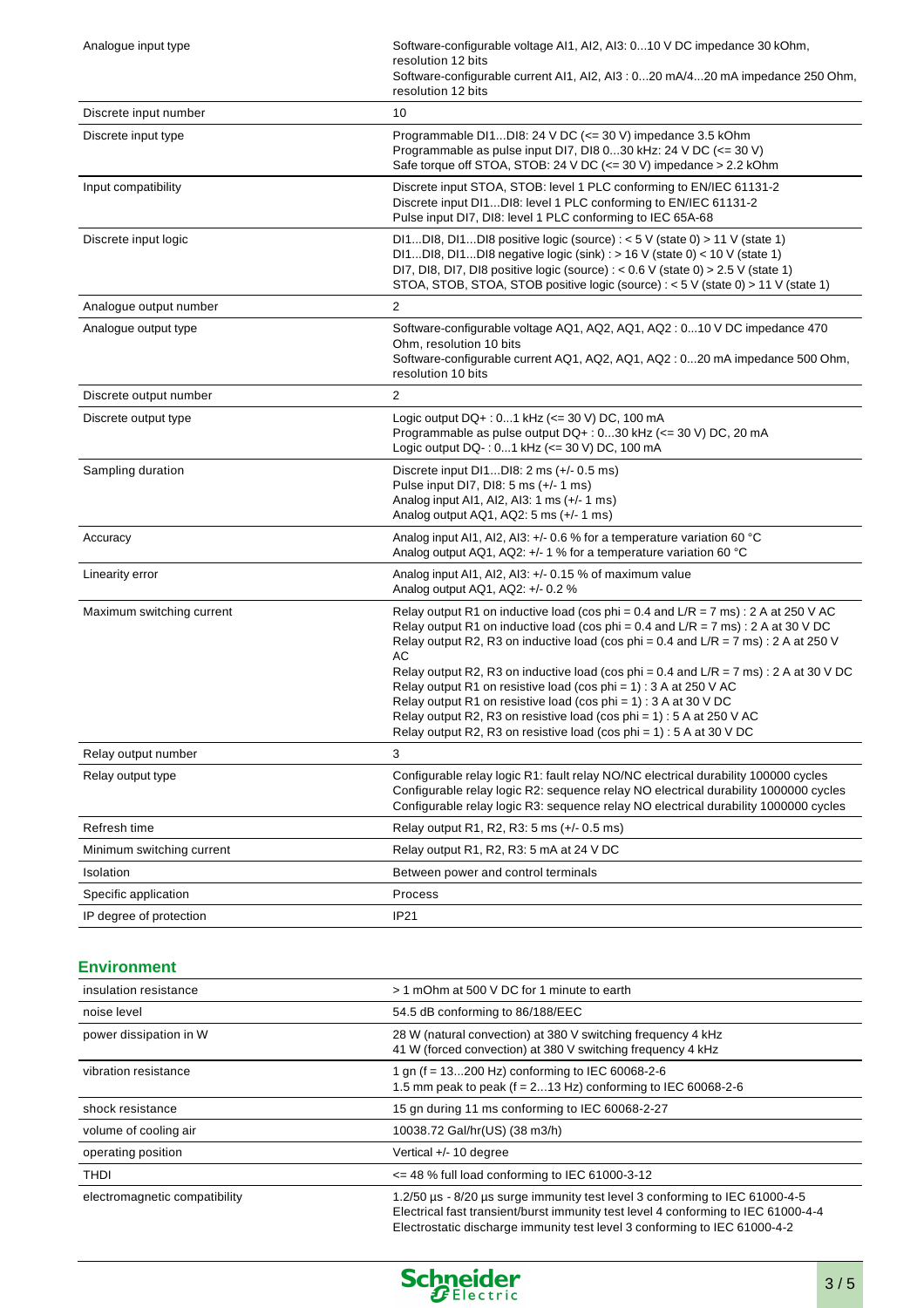Radiated radio-frequency electromagnetic field immunity test level 3 conforming to IEC 61000-4-3 Conducted radio-frequency immunity test level 3 conforming to IEC 61000-4-6

|                                       | Conqueted Taglo-Hequeticy immunity test level 5 conforming to TEC 6 T000-4-6                                                                                                                                  |
|---------------------------------------|---------------------------------------------------------------------------------------------------------------------------------------------------------------------------------------------------------------|
| pollution degree                      | 2 EN/IEC 61800-5-1                                                                                                                                                                                            |
| environmental characteristic          | Chemical pollution resistance class 3C3 conforming to EN/IEC 60721-3-3<br>Dust pollution resistance class 3S3 conforming to EN/IEC 60721-3-3                                                                  |
| relative humidity                     | 595 % without condensation conforming to IEC 60068-2-3                                                                                                                                                        |
| ambient air temperature for operation | 122140 °F (5060 °C) with derating factor<br>5122 °F (-1550 °C) without derating                                                                                                                               |
| ambient air temperature for storage   | -40158 °F (-4070 °C)                                                                                                                                                                                          |
| operating altitude                    | $\epsilon$ = 3280.84 ft (1000 m) without derating<br>10004800 m with current derating 1 % per 100 m                                                                                                           |
| standards                             | EN/IEC 61800-3<br><b>UL 508C</b><br>EN/IEC 61800-5-1<br>IEC 61000-3-12<br>IEC 60721-3<br>IEC 61508<br>IEC 13849-1<br>EN/IEC 61800-3 (environment 1 category C2)<br>EN/IEC 61800-3 (environment 2 category C3) |
| product certifications                | <b>CSA</b><br>TÜV<br>UL<br><b>REACH</b>                                                                                                                                                                       |
| marking                               | <b>CE</b>                                                                                                                                                                                                     |

#### **Offer Sustainability**

| Green Premium product                                                                                                 | Green Premium product                                                                                                                                                                    |
|-----------------------------------------------------------------------------------------------------------------------|------------------------------------------------------------------------------------------------------------------------------------------------------------------------------------------|
| of conformity                                                                                                         | Compliant - since 1526 - Schneider Electric declaration Compliant - since 1526 - Schneider Electric declaration of conformity                                                            |
| Reference not containing SVHC above the threshold                                                                     | Reference not containing SVHC above the threshold                                                                                                                                        |
| Available                                                                                                             | Available                                                                                                                                                                                |
| Available                                                                                                             | Available                                                                                                                                                                                |
| WARNING: This product can expose you to chemicals<br>including:                                                       | WARNING: This product can expose you to chemicals including:                                                                                                                             |
| of California to cause cancer and birth defects or other<br>reproductive harm.                                        | Lead and lead compounds, which is known to the State Lead and lead compounds, which is known to the State of California to cause cancer<br>and birth defects or other reproductive harm. |
| Bisphenol A (BPA), which is known to the State of<br>California to cause birth defects or other reproductive<br>harm. | Bisphenol A (BPA), which is known to the State of California to cause birth defects or<br>other reproductive harm.                                                                       |
| For more information go to www.p65warnings.ca.gov                                                                     | For more information go to www.p65warnings.ca.gov                                                                                                                                        |

#### **Dimensions**

#### **IP21 / UL Type 1 Drives - Right Side, Front and Rear View**



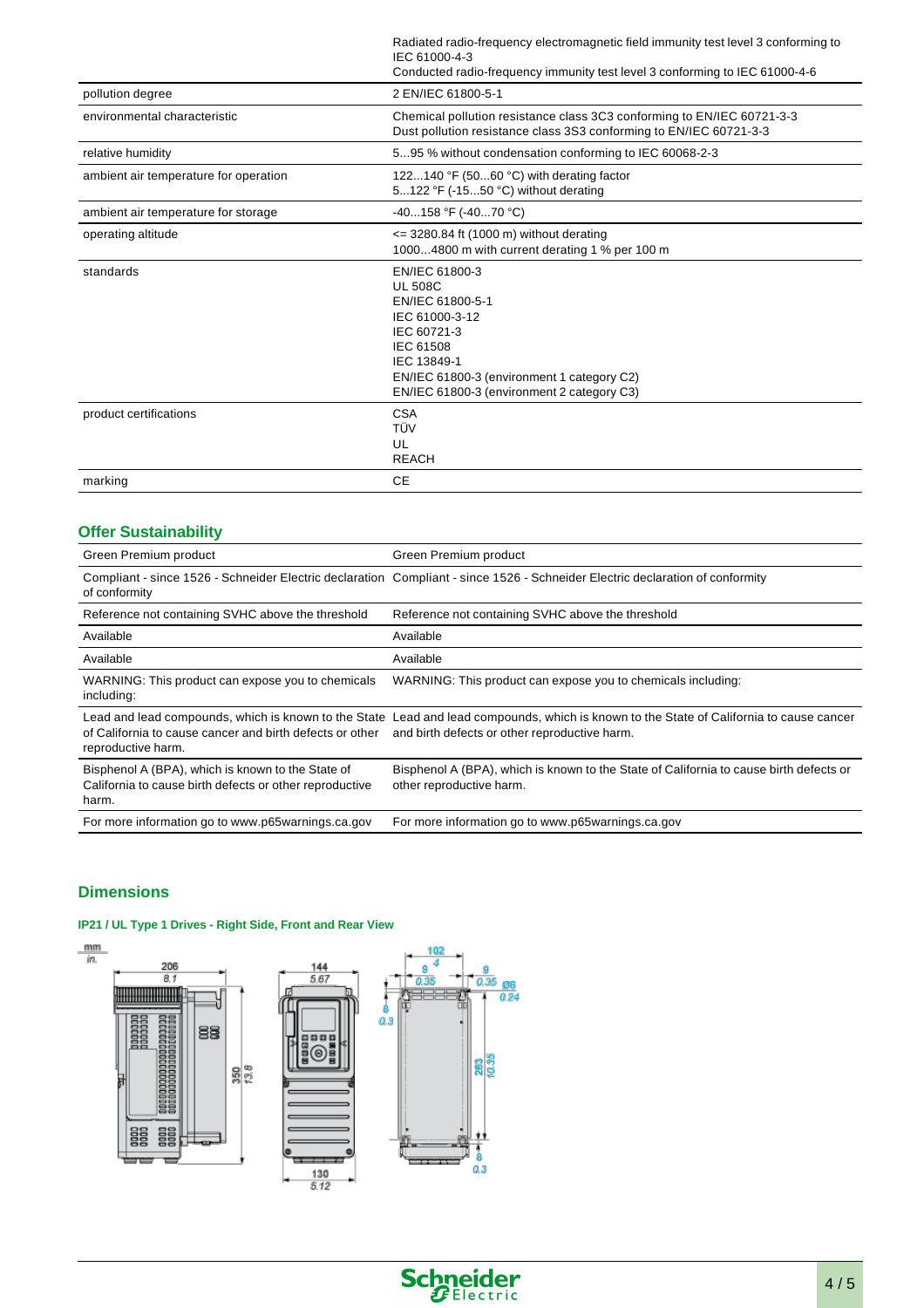#### **Clearances**



- Mount the device in a vertical position  $(\pm 10^{\circ})$ . This is required for cooling the device.
- Do not mount the device close to heat sources.
- Leave sufficient free space so that the air required for cooling purposes can circulate from the bottom to the top of the drive.

#### **Mounting Types**

#### **Mounting Type A: Individual IP21**



**a ≥**  100 mm (3.94 in.) **=** 

#### **Mounting Type B: Side by Side IP20**